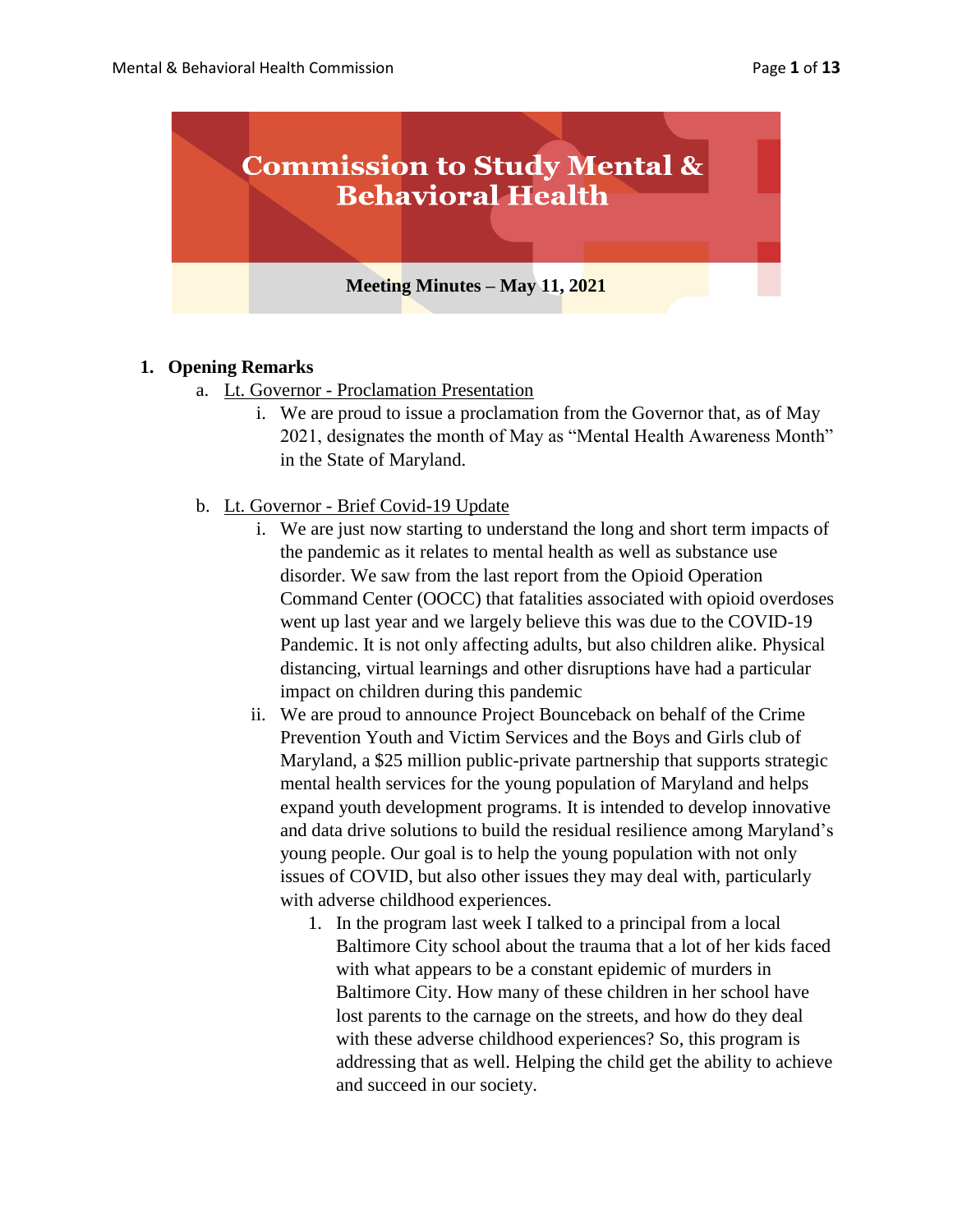- c. Lt. Governor Legislation Update
	- i. The Maryland Community Health and Public Safety Center of Excellence was signed into law last month by the Governor. This was largely part of Senator Hester's summit on the sequential intercept model which examined how people in crisis interact with law enforcement. The goal of the center is to divert those individuals who are suffering away from interactions from law enforcement and toward mental health treatment. This will show us how people with mental health issues are represented in our criminal justice system.
	- ii. Preserve Telehealth Act of 2021 was signed into law, expanding Telehealth services. Telehealth services will be offered until 2023. Telehealth is a fantastic way to reach people in rural areas among others. The Maryland Health Care Commission will also be completing a study on the impact of Telehealth services in the State. Telehealth services are here to stay, and we should take down the barriers of out-of-state providers providing services to people in the state.
	- iii. The interstate license professional counselors compact, intended to increase access to counseling and therapy services for Marylanders. I fully expect for Governor to sign that bill into law in the near future

# **2. Roll Call**

- **a.** Commission Members Participating: Lt. Governor Rutherford, Senator Adelaide Eckardt, Delegate Lewis Young, Director Richard Abbott, Tricia Roddy, Dr. Aliya Jones, Lt. Col. Roland Butler, Dr. Lynda Bonieskie, Dr. Tiffany Rexrode, Commissioner Kathleen Birrane, Director Robin Rickard, Steve Schuh, Mary Gable, Barbara Allen, Patricia Miedusiewski, Dr. Bhaskara Tripuraneni, Cari Cho, Serina Eckwood & Kimberlee Watts
- **b.** Designees: Nithin Venkatraman, Senate Designee
- **c.** Absent: Delegate Ariana Kelly

# **3. Minute Approval**

- a. Motion to approve Steve Schuh
- b. Second Patricia Miedusiewski
- c. Approved

### **4. Subcommittee Updates**

- a. Crisis Services *Director Steve Schuh*
	- i. We met last week, May 5th.
	- ii. We heard 3 special presentations:
		- 1. First from Darren McGregor, director of Crisis and Criminal Justice services at the behavior health administration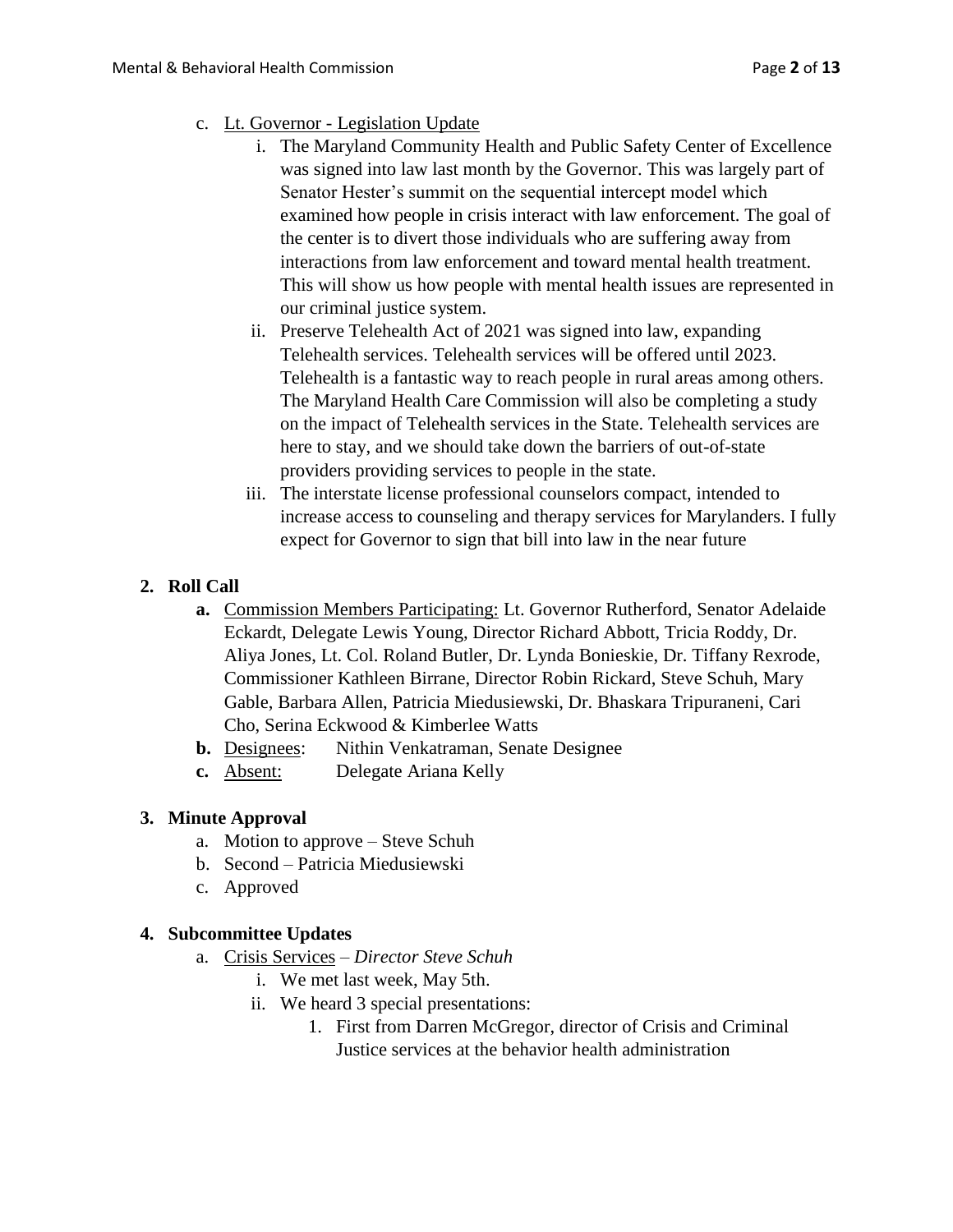- a. Presented on the Maryland Crisis Systems work group which is charged with creating a public-private behavioral health crisis services system.
- b. The workgroup will have three subcommittees to advance its work. Standardization and Best Practices, Data Dashboard and Systems Mapping and Financial Stability and Sustainability.
- 2. Next presentation was given by Dr. Harsh Trevetti, Jeff Richardson and Scott Rose about Shepard Pratt's recommendations on expanding crisis stabilization facilities.
	- a. Recommendations included, expanding outpatient health centers, expanding certified community behavioral health clinics, enhancing residential mental health crisis programs, and removing institute of mental disease barriers to accessing inpatient psychiatric beds.
- 3. Lastly from Edgar Wiggins, executive director of Baltimore Crisis response inc., about their pilot project launching in June that will divert behavioral health crisis calls that come into 9-1-1 to the Here-To-Help hotline who will be staffed by medical health professionals.
- iii. Next subcommittee meeting will be July 7th from 10:00 am to 11:30 am.
- b. Youth and Families *Asst. Deputy Secretary Tiffany Rexrode:*
	- i. We met yesterday, May 10th.
	- ii. Dan Martin with the Mental Health Association of Maryland gave a presentation on the 2021 legislative session.
		- 1. With work regarding the Danger Standard, the work group met three times. Members were encouraged to review the grading of the States report as well as review other language examples from other states. In the end, a consensus of the work group was not reached on the language of the standard.
		- 2. The Group agreed that extensive training on the interpretation of the Danger Standard for all groups that utilize the Standard is important, but did not agree on whether the training should occur before or after the passage of legislation to define the Danger Standard. There was also disagreement on how that training should be conducted to the varying entities that interface with the statute.
			- a. The Subcommittee agreed that the Behavioral Health Administration could take the lead on issues regarding the Danger Standard such as contents of training and time of training, as the Subcommittee would shift its focus to another topic.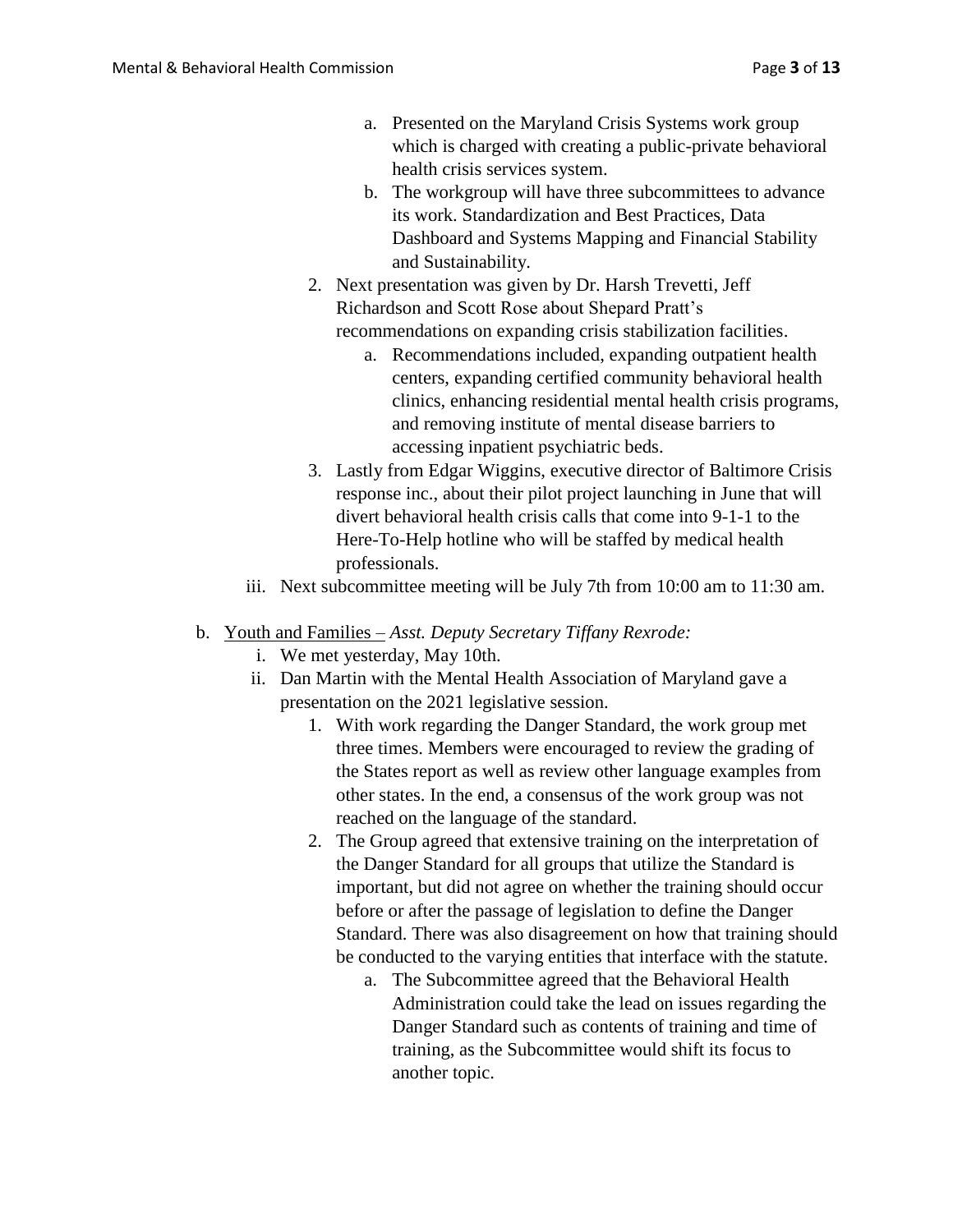- 3. The Subcommittee began scheduling presentations for the next meetings to better understand the complex system surrounding our crisis services for children and youth.
- c. Finance and Funding *Co-Chairs Tricia Roddy & Commissioner Brianne:*
	- i. Met on May 6th.
	- ii. There are two more meetings scheduled. One for July and one for September.
	- iii. There are two key updates from the Medicaid department.
	- iv. *Tricia Roddy*
		- 1. The System of Care Work Group is continuing to meet, last met on April 28th. The group has been trying to determine one or two small projects that we can work on in the short term. Projects ideas include:
			- a. A data sharing project using a consent tool, which deals with federal substance use regulations around the ability to share substance abuse data. We are thinking through some projects implementing the tool to share information between MCOs and the Behavioral Health providers.
			- b. A second project is regarding expanding collaborative care. Treating low-level behavioral health disorders in a primary care setting. We have a small private program and there was discussion within the work group about how to expand that program.
			- c. We will be bringing these project proposals back to our internal steering committee, report out all the comments received and determine a good project or projects to get started on.
		- 2. We are applying for an amendment to the psychiatric institution for mental disease prohibition. We have submitted our 11-15 waiver and an amendment for the rules which asks for two thirty day nonconsecutive stays.
			- a. Awaiting approval from CMS, we encourage everyone to write letters of support. We are also accepting public comments through June 4th and plan to have another public hearing in the future.
		- 3. Lt. Governor- We will send a letter of support. Also we will invite the Governor to send a letter of support as well.
	- v. *Commissioner Brianne*
		- 1. Mental health parity reporting regulations are underway, we have had discussions about what are the Non-Quantitative treatment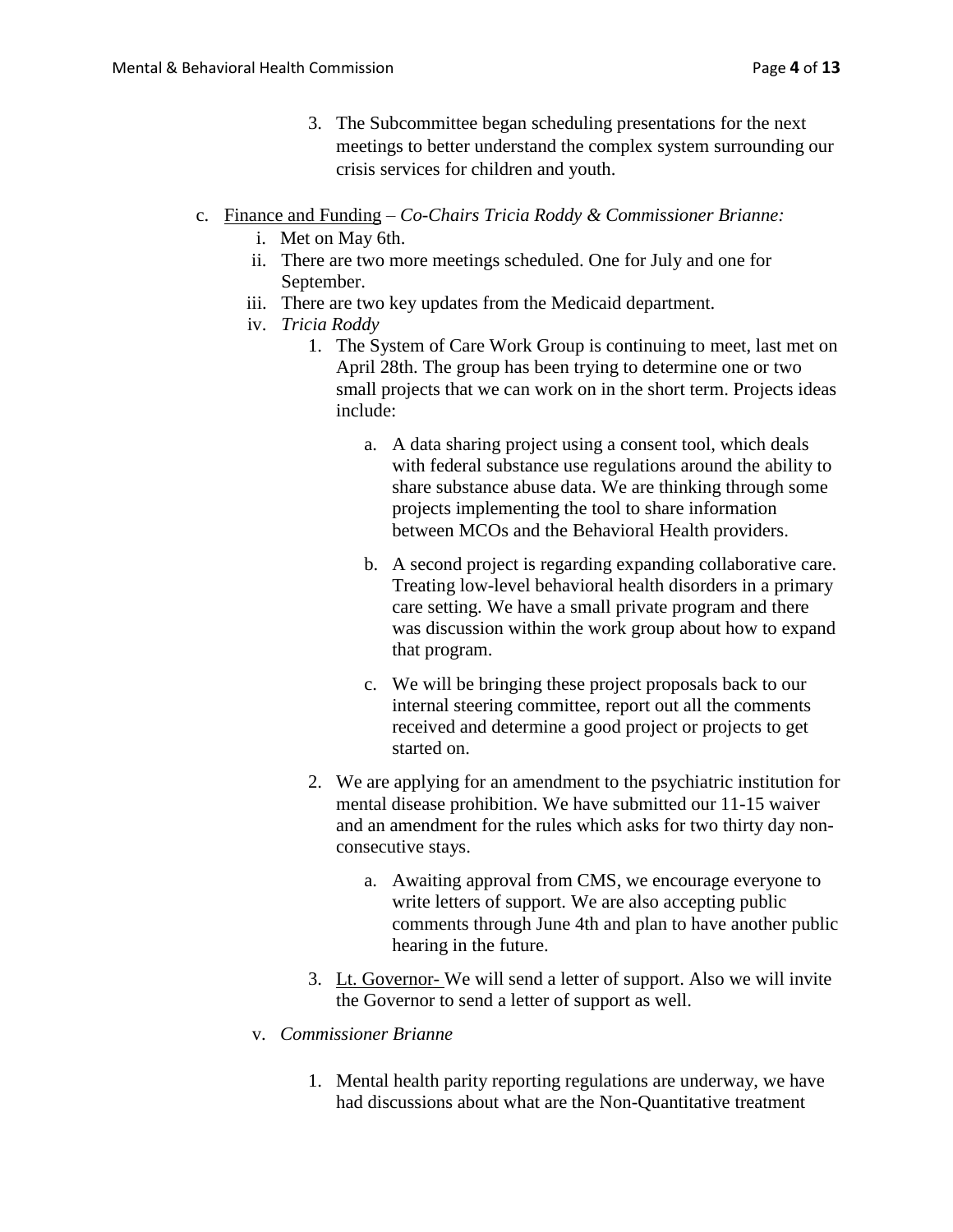limitations (NQTLs) that ought to be reported on. The MIA let people know that the intent was to use the 13 NQTLs that are on the NAICs reporting tool and add on additional NQTLs.

- a. We had a public hearing on that proposal and received a tremendous amount of feedback.
- b. The addition of this additional NQTL for reimbursement rates is necessary because rates for reimbursement are consistent. We are making sure we move from high level guidance so we can gather exact information in high detail.
- c. After hearing to some public testimony, I have asked my staff to set up a public hearing in July where we will reach out to various providers and organizations within the mental health community to discuss the occurrence of practitioners attempting to get credentialed being told networks are full.
- d. We are continuing to work on Peer regulations and expect within the next 6-8 weeks to have draft regulations on our website. We will be having a follow up meeting to our past November hearing to answer any questions about our past draft regulations.
- e. June 18th we will be hosting another public hearing discussing Telehealth. More specifically, times to get appointments and in terms of people's geographic regions.
- 2. MIA will participate in a clinic on May 20th working with the Maryland department of behavioral health, the Baltimore city health department and carroll county health department to look at addiction and relationship to mental health.
- d. Public Safety & Justice System *Co-Chairs Senator Katie Fry Hester (Designee by Nithin Venkatraman) & Dr. Lynda Bonieskie:*
	- *i. Nithin Venkatraman*
		- 1. We are very happy to see the Center of excellence bill being passed this session. Related, the intercept model was funded through a grant application that was filled out by Senator Hester.
		- 2. The second part of that grant was for the Train the Trainer summit which is going to be completed by the end of this year. We have reached out to our partners at Policy Research Associates to discuss what will go into that training summit.
		- 3. There was strong interest in our last subcommittee meeting about housing and peer support services. We will be lining up speakers to join the subcommittee and further explore those opportunities.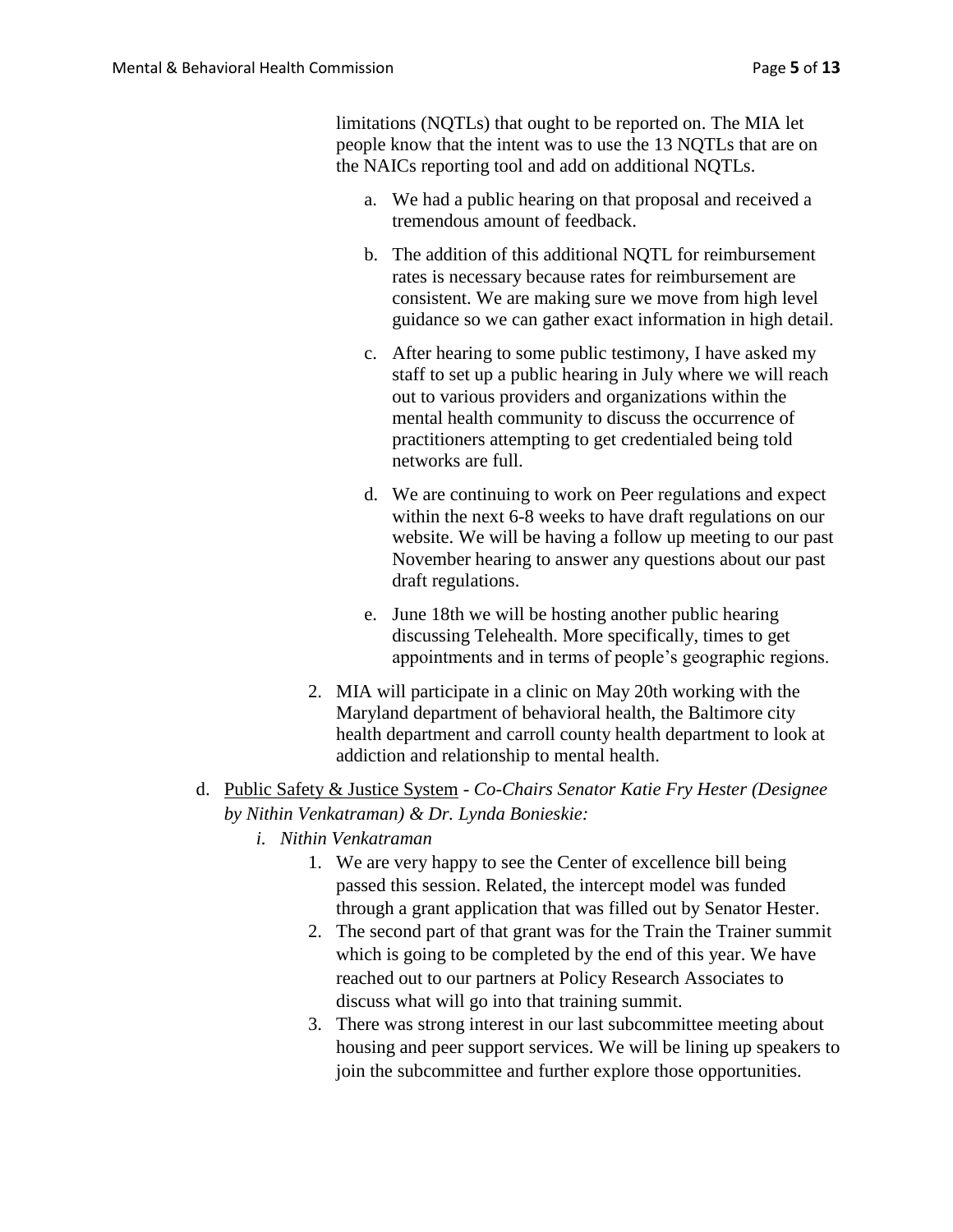- ii. *Dr. Lynda Bonieskie*
	- 1. We held our meeting on March 24th, went over all 13 recommendations from the summit report. The subcommittee identified two issues they would like to focus more on for the rest of the year which was housing and peer support specialist.
		- a. Hopeful to set up speakers for the next subcommittee meeting.
- iii. Next meeting is June 8th at 3:00 pm.

## **5. Special Presentation**

- a. *Chief Melissa Hyatt of the Baltimore County Police Department & Dr. Gregory Branch, director of the health and human services for baltimore county*
	- *i. Baltimore County Crisis Response System - Behavioral Health Pilot*
	- ii. Please see additional materials for presentation

## **6. Commission Discussion**

- a. Lt. Governor What would it take to implement getting the community referrals and then what can you do once you get the community referrals?
	- i. Chief Hyatt From the Law enforcement end, where we struggle as we don't have a lot of avenues for the community to reach out about a family member or another community member aside from dialing 9-1-1. There is nothing set up where health professionals rather than police officers are able to manage some of the concerns that come in.
	- ii.  $Dr. Branch$  We are trying to be proactive as opposed to reactive. We are trying to prevent rather than react. If we can get people help prior to the crisis, we evade the crisis and help the individual and the community. If we can set up a safe way for the community to communicate with us, we can better prevent crisis' from happening
	- iii. Chief Hyatt People don't want to call 9-1-1 about their family members. There are also a lot of communities that do not have trust in their local law enforcement, so they don't call.
- b. Lt. Governor You mentioned before, just showing up in uniform could escalate a situation. Has there been any thought about reaching out to providers in the private marketplace or nonprofits which could lead to a public-private partnership? The network of those kinds of providers that the calls can go to would help on the preventive side.
	- i. Cari Cho I recently had a conversation with one of the fire chiefs in Montgomery County about doing different things when EMTs are out, such as having different places to take them instead of the emergency room. One of which could be Cornerstone Montgomery's residential crisis beds which is an alternative to the hospital. There's been a lot of conversations around the state about the 23-Hour sites where people can go and be assessed and referred for support instead of a hospital. Having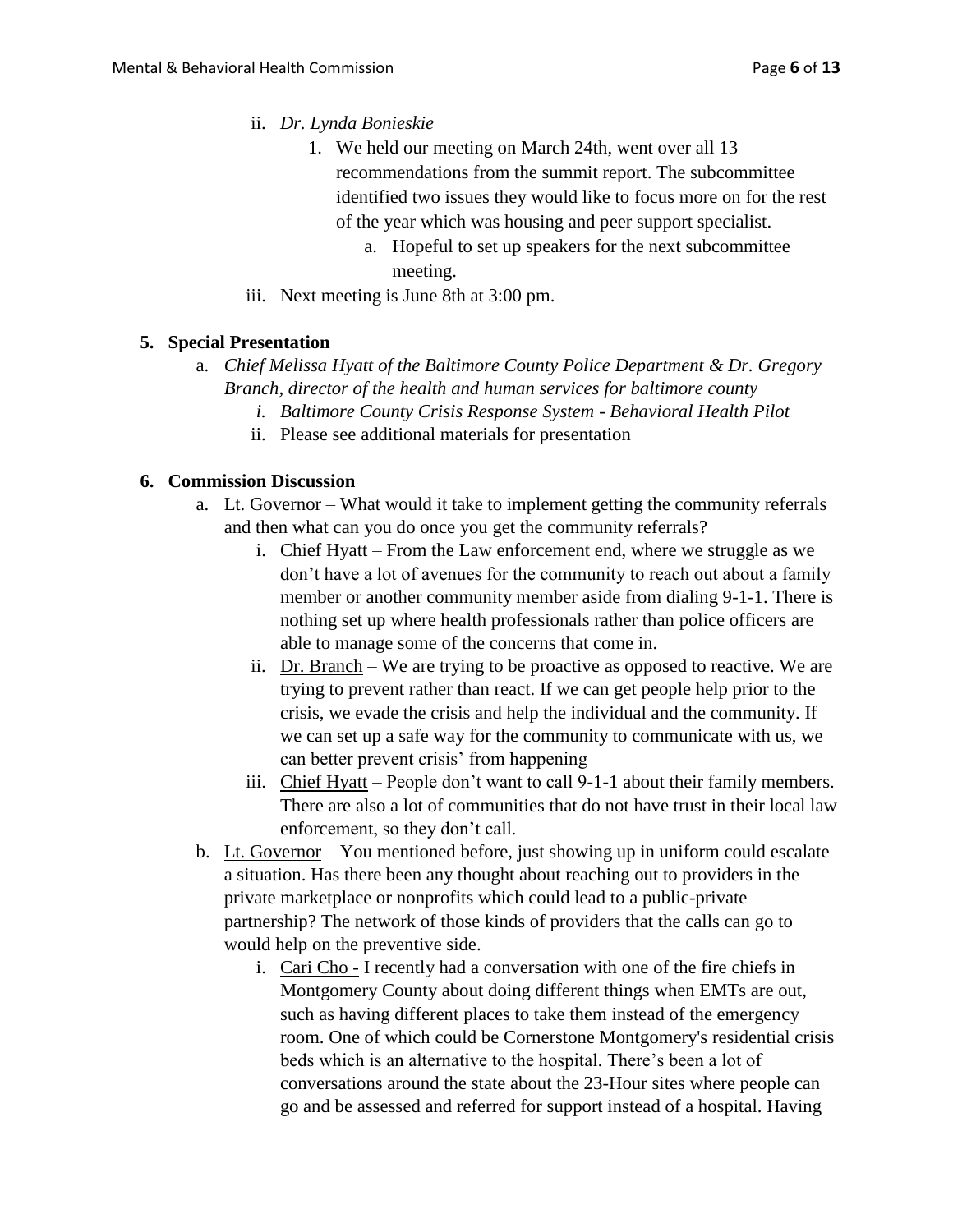crisis services is key, but if we don't have community services to do preventive work, there is no point in putting large amounts of money into crisis services.

- ii. Lt. Governor There are multiple parts to it. There is a capacity issue, having a place to send people. The other, as an example from Baltimore County, where the community knew this person was suffering from mental health issues but not yet had a full breakdown. Getting the community complaint that is not going to 9-1-1 is a process, but this person still needs to get an assessment. If they don't want the help it becomes more of a challenge.
- iii. Dr. Branch- The good thing about this is that it is not one knock on the door, it is multiple knocks by different people, as we are interfacing with these individuals multiple times.
- c. Lt. Governor Yes, I am not criticizing that multiple knocks on the door are helpful, this recent incident has been the main concern for me and the committee for some time. What can you do for someone who is suffering severe mental health issues who is not wanting help? Maybe multiple knocks will eventually get some to accept help, but there are those who will reject help every time. The face of help can potentially become damaging, being a sign of paranoia.
	- i. Chief Hyatt We frequently get asked questions about emergency petitions. It's easy when somebody has that behavior that we can identify. The difficult thing is the gap in between, of people who we will continually offer help to who will not take it but it is evident that their mental health is declining, but it has not moved into that point where we can have that intervention.
- d. Senator Eckardt- It really is a community affair. If you haven't built any continuity over time it can be aggravating. It matters who in the system do people gravitate towards and how do you maintain that linkage, as it is labor intensive? If somebody does have a treatment plan, that when they do present with certain behaviors, will they accept a certain type of individual when they are reached out to?
	- i. Dr. Jones- I am excited to learn more about what is happening in Baltimore County, as it is another opportunity to make interventions at the community level and try to keep people out of the hospital, and it seems that you all are taking a multidimensional approach to that which I am sure will be very effective. I did have a question about the utilization of peers in your work, when we are talking about folks that are difficult to engage, peers can be instrumental here. I am happy to hear there will be multiple attempts to try to engage these people with different providers as you don't know who these people are going to connect with which will make the difference.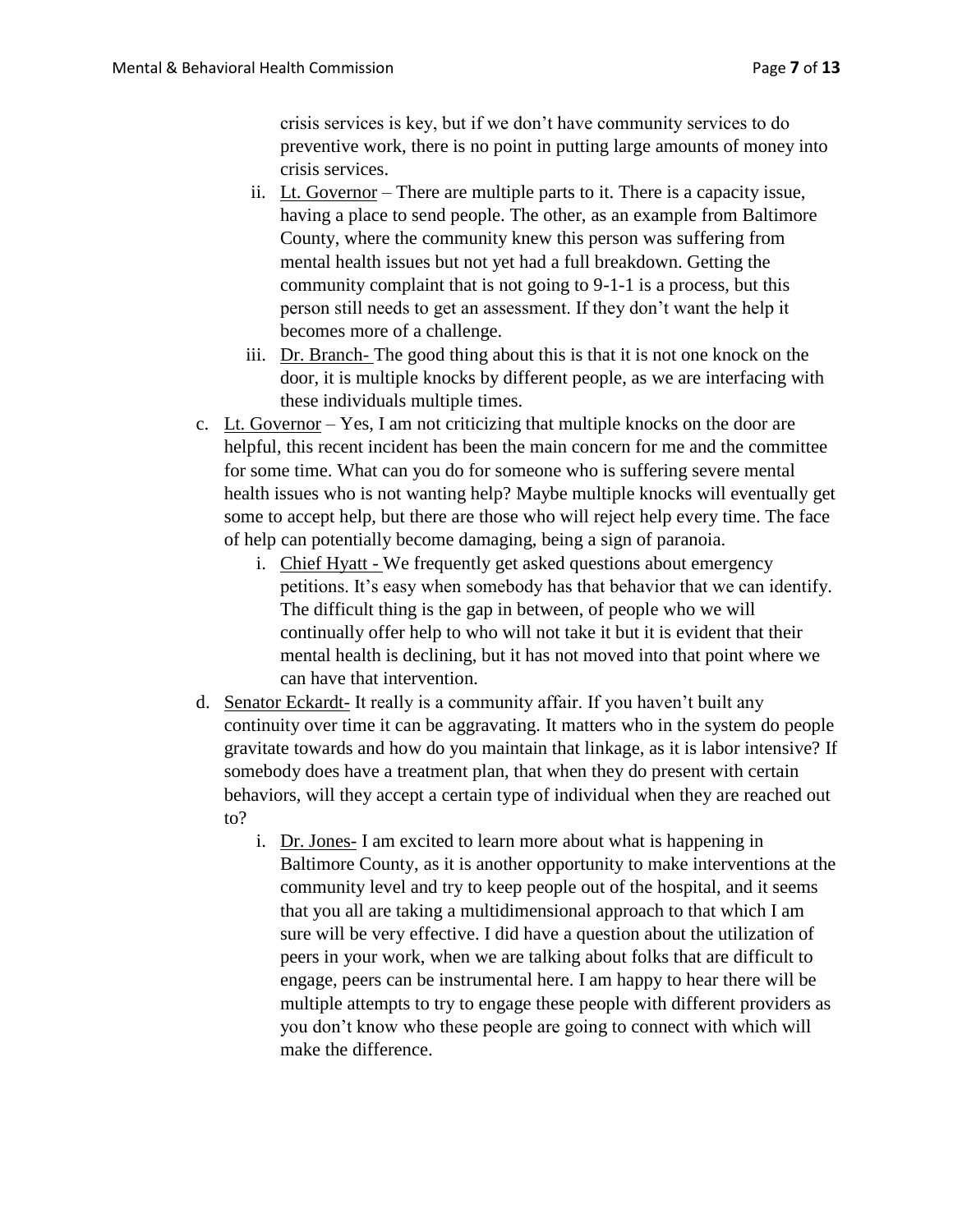- ii. Dr. Branch We are using peers in Baltimore county and the whole behavioral health component and the peers have been very critical in the work that we have been doing.
- iii. Lt. Governor Thank you Chief Hyatt and your force for all you have done for this recent tragedy in Baltimore and for what you do on a daily basis to keep us safe. Thank you Dr. Branch for your work as well.
- iv. Dr. Jones One more point I would like to make, when I read about the incident I forwarded it to my team who is working on the involuntary commitment standards to ask if the new standards made a difference in this situation, and we believe that the answer to that is yes, as the new standards would have allowed the hospital to detain this person.
- v. Lt. Governor That was the point I was getting at about a person who is clearly deteriorating. Chief Hyatt had mentioned the gap where you could get involved or have to walk away. That is good to hear.

### **7. Public Testimony**

- a. *Meena Tharmartnam - Mother:*
	- i. I am here today to urge this commission that the definitions of the danger standard for involuntary psychiatric hospital treatment include psychiatric deterioration as a form of harm to self. Sometimes deterioration and psychosis is the only evidence that a person's brain is being harmed. After college, my son struggled with lack of motivation and chronic lethargy. He did see a mental health specialist, but refused to accept diagnosis. A year before his suicide, we decided to travel the world for his therapy. His psychosis would come 6 months later when he began to hear voices. As time passed, it worsened, and I still did not recognize mental illness, partly because I have never experienced any issues with mental illness. I asked him to come home so we could figure things out. The night before his suicide, he was admitted to the emergency room where he had chest pains. He was not listening to what the physicians were telling him. The next morning, he went to the white house, and lit himself on fire. I was devastated at my inability to act to help my son. After his death I attended a program to understand mental illness. My new purpose in life is to help others suffering from mental illness. I am not sure if the doctors in the emergency room saw any evidence of my son's psychosis, however if he did get admitted to a hospital that had included a psychiatric deterioration standard as a harm to self, maybe he would've been given treatment.
		- 1. Lt. Governor We are all sorrowful for your loss and I just want to say it was not your fault. You did what you could and did not know what the problems are and that is a challenge for family members who have adult children who are suffering. The protections in our medical system do not allow for that information to go to you unless it is approved. Thank you for advocating for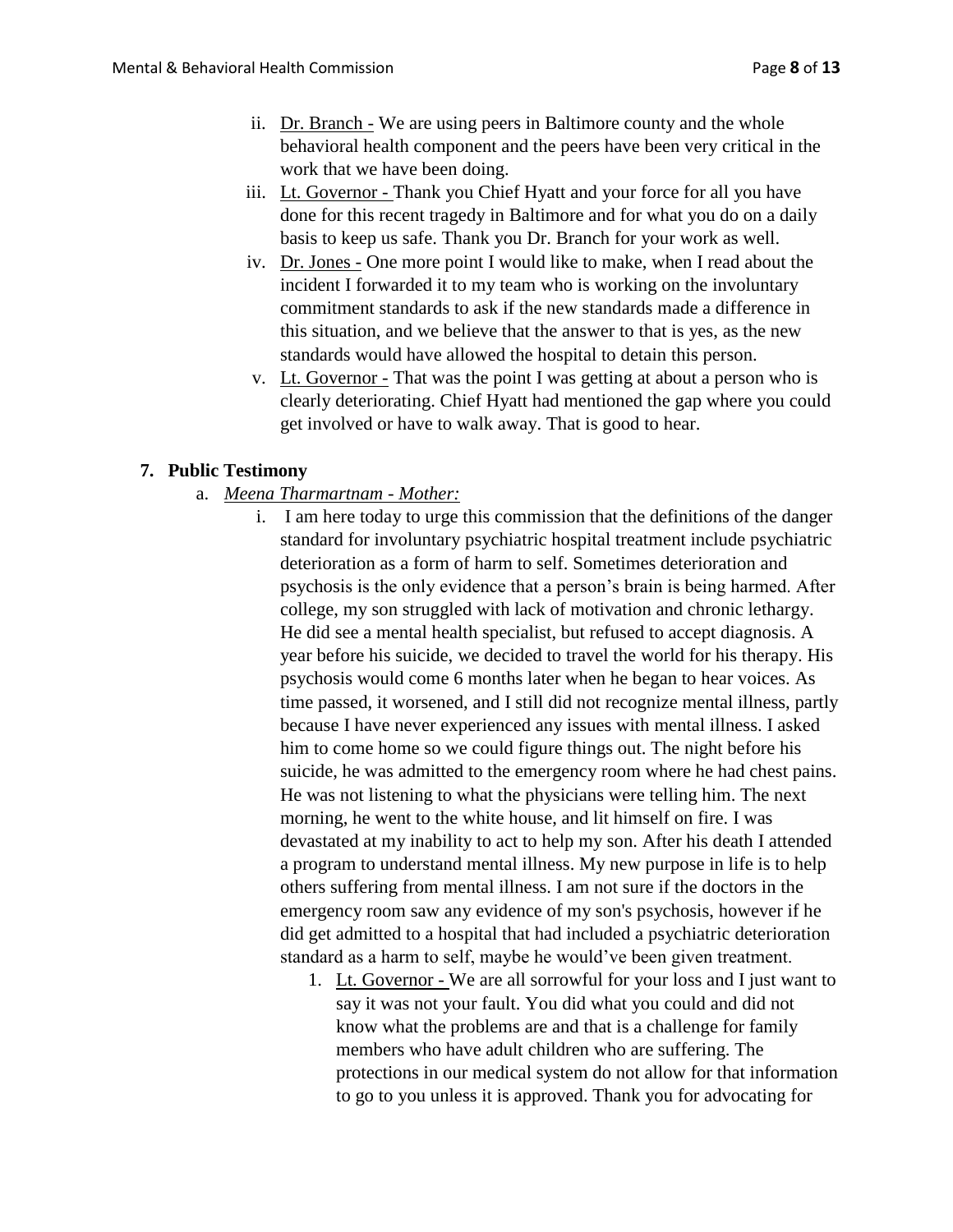changes to the danger standard. Our department is working on changes to the danger standard to address these types of situations.

- b. *Gina Beck - Mother*
	- i. Please see additional materials for testimony.
		- 1. Lt. Governor- Thank you. We are taking down what you say and will look at it as a commission as well. What I've talked about is exactly the situation you're in, when you have adult family members it is very difficult to get them the kind of treatment because they are not competent to make their own decisions.

### c. *Avra Sullivan - Program Coordinator, Chesapeake Voyagers, Easton, MD*

- i. Good afternoon, my name is Avra Sullivan and I am the program coordinator for the Chesapeake Voyagers. We are one of 23 peer-run behavioral health wellness and recovery centers within the honor-own of Maryland network. We have been able to de-escalate crisis situations and prevent unnecessary hospitalizations. The relationship we have formed with our local crisis team has allowed us to quickly reach individuals experiencing crisis. Stigma and feeling of powerlessness create barriers for those seeking help. Peer support specialists have an incredible ability to formulate trust. Trust is critical in building relationships. We can help mitigate crisis before it happens through availability to our peers, there is no time limit, appointment, wait time, or cost necessary. During COVID-19 one of our past patients began to relapse for paranoid thoughts. This escalated, and he called one of our peer support specialists. Because of the trust that had been established, he felt comfortable reaching out again and the situation de-escalated. He now consistently reaches out to us when any distressing thoughts begin to take over. My personal struggles are in a way the most powerful tool when connecting with those who are walking down the same path. I believe that using the peers and wellness centers that we can begin to save more lives.
	- 1. Lt. Governor Thank you very much. Some of the conversations we have had with the police chief had to do with peer recovery and how to de-escalate situations. Hopefully the law enforcement personnel realize that you are a resource there. Maybe we can help get some information out to the local authorities.
- d. *Star Gomez - Mother*
	- i. I am an advocate for my son, who is currently serving a 10 month jail sentence. For the past 10 years, his life has been one tragedy after the next, largely because Maryland's danger standard for involuntary evaluation and hospital treatment does not recognize psychotic and psychiatric deterioration as a danger to self. Since his first episode at age 20, he has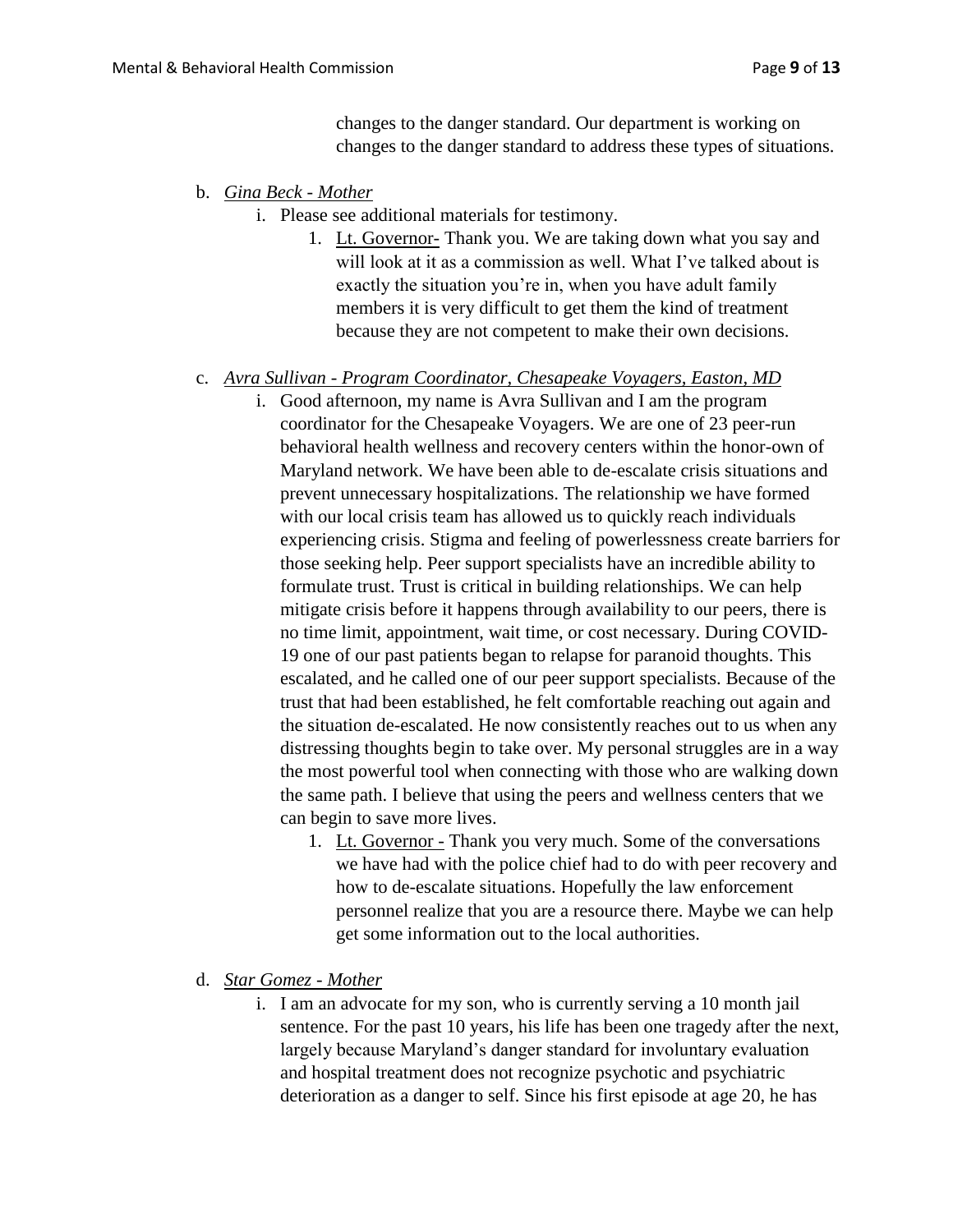had eight hospitalizations, been homeless and incarcerated four times for behaviors while psychotic. The recently proposed danger standard does not include a psychotic deterioration standard and will not help my son get needed hospital treatment. He would not meet a danger standard that requires inability to care for his physical needs or threats of harm because his psychosis does not manifest in those ways. His issues strongly affect his judgment and ability to control behavior. After he became ill, he was jailed for stalking, harassing and trespassing. He was treated until his psychosis resolved. On release he did well in the community under supervision for two years. After stopping his medication, he had three hospitalizations in five months. The hospitals did not consider his issues to meet the danger standard and therefore released him prematurely. Three times while living in a rehabilitation program, his medication was switched. He was not petitioned for hospital evaluation. He would then go on to commit a series of wrongdoings, thus violating his probation. Rather than petitioning him for psychiatric evaluation, he was sent to a jail house. The jail sent him to a crisis house where after three days he was released to a homeless shelter, still psychotic. Since, he has been sentenced to a 10 month jail sentence. I am pleading that this commission includes psychosis in the danger standard.

- 1. Lt. Governor Thank you. So psychiatric deterioration would be looking at the history of the patient so as to determine that the person is deteriorating over a period of time?
	- a. Star Gomez- Yes that is correct.
	- b. Dr. Jones- I would say that they're talking about what the person's baseline is. The baseline is them being safe to themselves and behaviors are normal to them. If you notice that not happening rather than waiting for them to get to appointments where they are out of control that you can intervene. This is what you see on the forensic side when you see someone who is deteriorating, you know what is coming next. Instead of waiting, you intervene.

#### e. *Rajani Gudavalleti - Baltimore Harm Reduction Coalition*

i. Hello, I am with the Baltimore Harm Reduction Coalition. I am here because we wanted to ensure that senate bill 420 has the support of this body or if not a better understanding. Senate bill 420 reduces barriers to syringe access, it aligns criminal law with widely accepted public health practices. The use, possession, or sale of paraphernalia to inject drugs into the body is a criminal offense in Maryland, unless an individual is enrolled in a syringe service program which we call SSPs. Speaking on behalf of one the largest SSPs in the state, proving that you are one of our clients, is confusing and applied very differently when up to the discretion of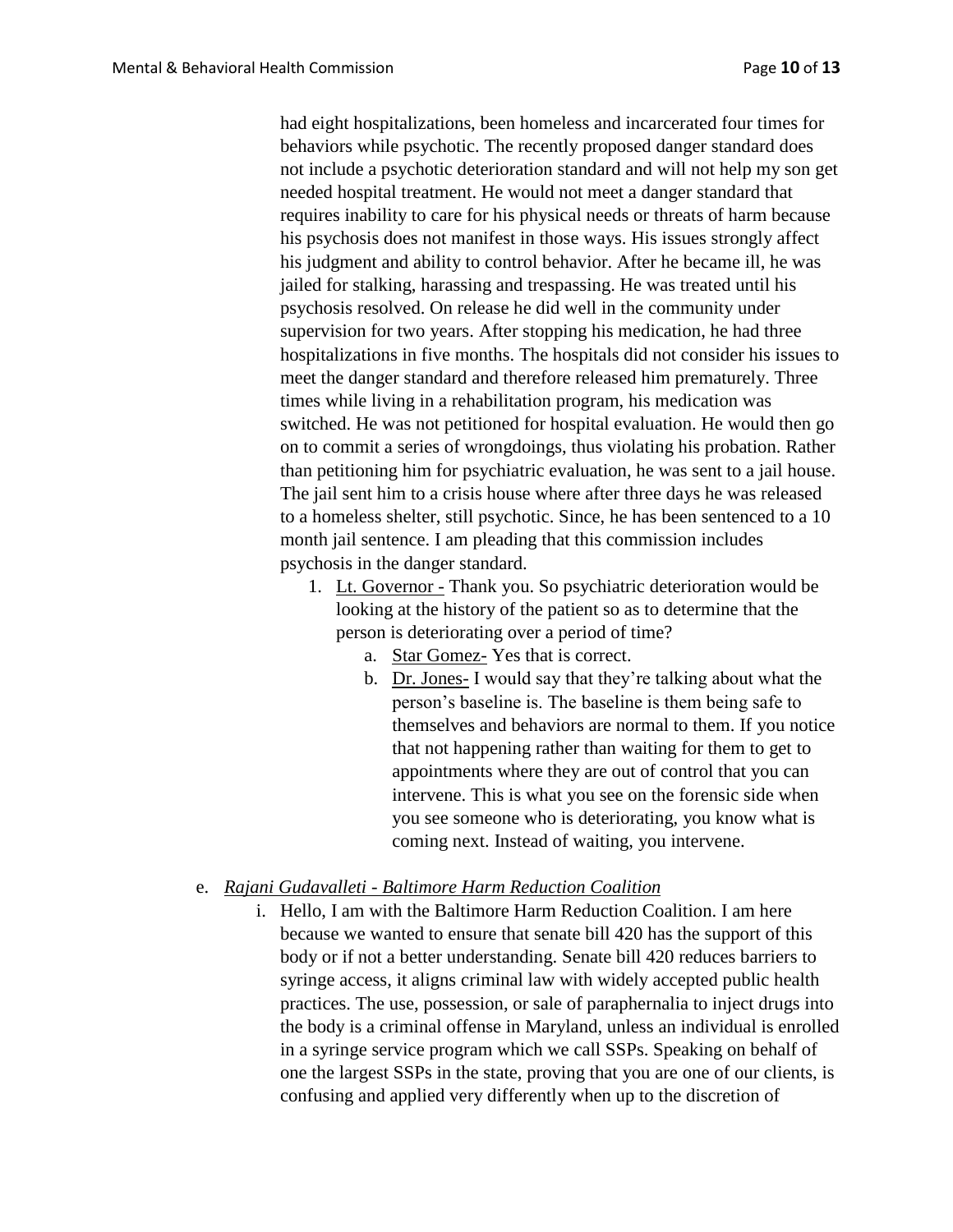individual police officers around the state. SB 420 is the only bill dedicated to reducing causes of overdose. Every study about the issue has concluded that sterile syringe access reduces the spread of HIV and other blood borne diseases. Such access reduces stigma associated with drug use and encourages people to seek health services. Unfortunately, interference by the criminal justice system often creates barriers. We need to decriminalize possession of paraphernalia under any circumstances right now. Thank you.

1. Lt. Governor - Thank you. I am not sure where that bill is in the process, but I will check on that and make sure people understand the position you raise.

### f. *Michael Gray - Treatment Advocacy Center*

- i. Thank you all. I would like to discuss something Tricia Roddy brought up earlier which is the draft application for an SMI IMD exclusion waiver to Medicaid. At the treatment advocacy center we are happy to see this being drafted and open for comments. One unusual aspect, so far, 9 states and DC have applied for these waivers, seven have been approved and three are pending. Maryland, however, is the only one that limits a total of 60 days under the waiver, a limit of a total of 60 days in an IMD bed and limits to two 30 day periods. I not only respect what Maryland Medicaid has said about this but wonder why Maryland is the only application to reflect those limitations so far. The States use the same numbers in very different ways. Other states average a length of stay of 30 days state wide and individual stays do not exceed 60 days. Those numbers reflect applications in the other seven states and Maryland's is different. I don't know why, but I wanted to bring that to the committee's attention.
	- 1. Tricia Roddy We are happy to take your comments. Just to let you know, Maryland was one of the first states to get the SUD residential services. Again, it's an average of a 30 day stay, so if it goes beyond 45 days CMS will go back and take money from providers. We are weighing the pros and cons of each provision. In some ways we might be a bit more expensive because in total we give a total of 60 days to individuals, two non-consecutive 30-day stays. The Psych. IMD is different where there is a limit. We are happy to take your comments into consideration. We actually think it might be a little more expensive than the other states.
	- 2. Michael Gray Thank you all for your time.
- g. *Brain Stettin - Treatment Advocacy Center*
	- i. I would like to discuss how we are going to define danger under Maryland law. As has been discussed the BHA has responded to recommendation number nine in the commission's annual report which was to develop a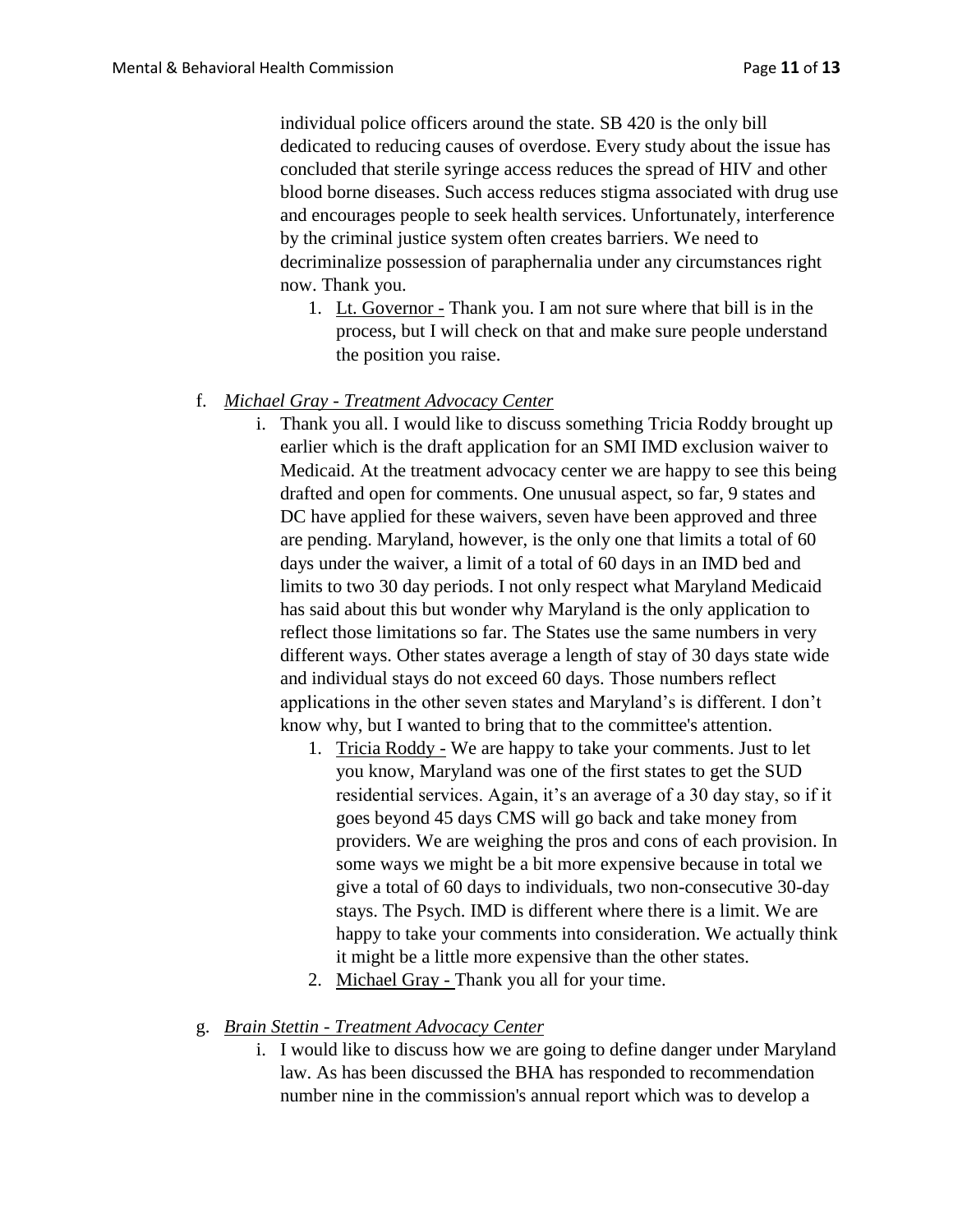legal definition of danger. Now that the process has concluded, I would like to express some of my disappointment of where I think BHA seems to be heading in developing a proposal based on what we have been told in the draft language. We have been shown at the last meeting that BHA indicated there was not a consensus within the work group that psychiatric deterioration should be a recognized form of danger to self and the plan is for this to not be a part of the upcoming proposal. I really think this should be part of the standard. There has to be something more to the standard than just harm to self or a person is not meeting their survival needs. The risk to the brain, if untreated, is itself a form of harm. This is a mainstream view, if you look where 24 states have recognized deterioration as a risk of danger. We understand that there is a desire to have a consensus among all the advocates but I would hope that difficulty in obtaining that given the perennial divisions in the mental health community would not allow us to not take action to help these folks in such desperate need.

- 1. Lt. Governor Thank you. We will continue to discuss what we can do in that area.
- h. *Evelyn Burton - Maryland Chapter of Schizophrenia and Related Disorders Alliance of America*
	- i. I will echo two previous speakers from a slightly different angle, from a family perspective we are very concerned that Maryland is not requesting a full available waiver for psychiatric hospitalizations. Other states, there is no limit on the number of hospitalizations in a year at all, just limiting the average statewide length of stay. Some people do need more than hospitalizations more than twice a year and do need hospitalizations more than 30 days, which they could obtain if the average only had to be 30 days. The other concern is by not doing this broader waiver, I feel it can affect the financial stability of our IMD hospitals. I also wanted to address at this time, from a family perspective, the danger standard. I was very encouraged at the first stakeholder meeting when the mental health administration said they were committing to follow the SAMSA guidelines for inpatient commitment standard which included eliminating an imminent requirement by words like "significant risk in the foreseeable future and including psychiatric deterioration language. But, to my shock and great disappointment, by the end of the meeting, neither of those were included in the final draft definition. I hope they'll reconsider this. I feel if deterioration is not included, what am I supposed to say to all these families? An individual of a family I was working with was released from a hospital, untreated, by a hearing judge who said the individual had a right to be psychotic. What about the right to treatment when you are not capable of rational thought? These are often young adults who want to contribute to society, but are not getting the proper assistance from the